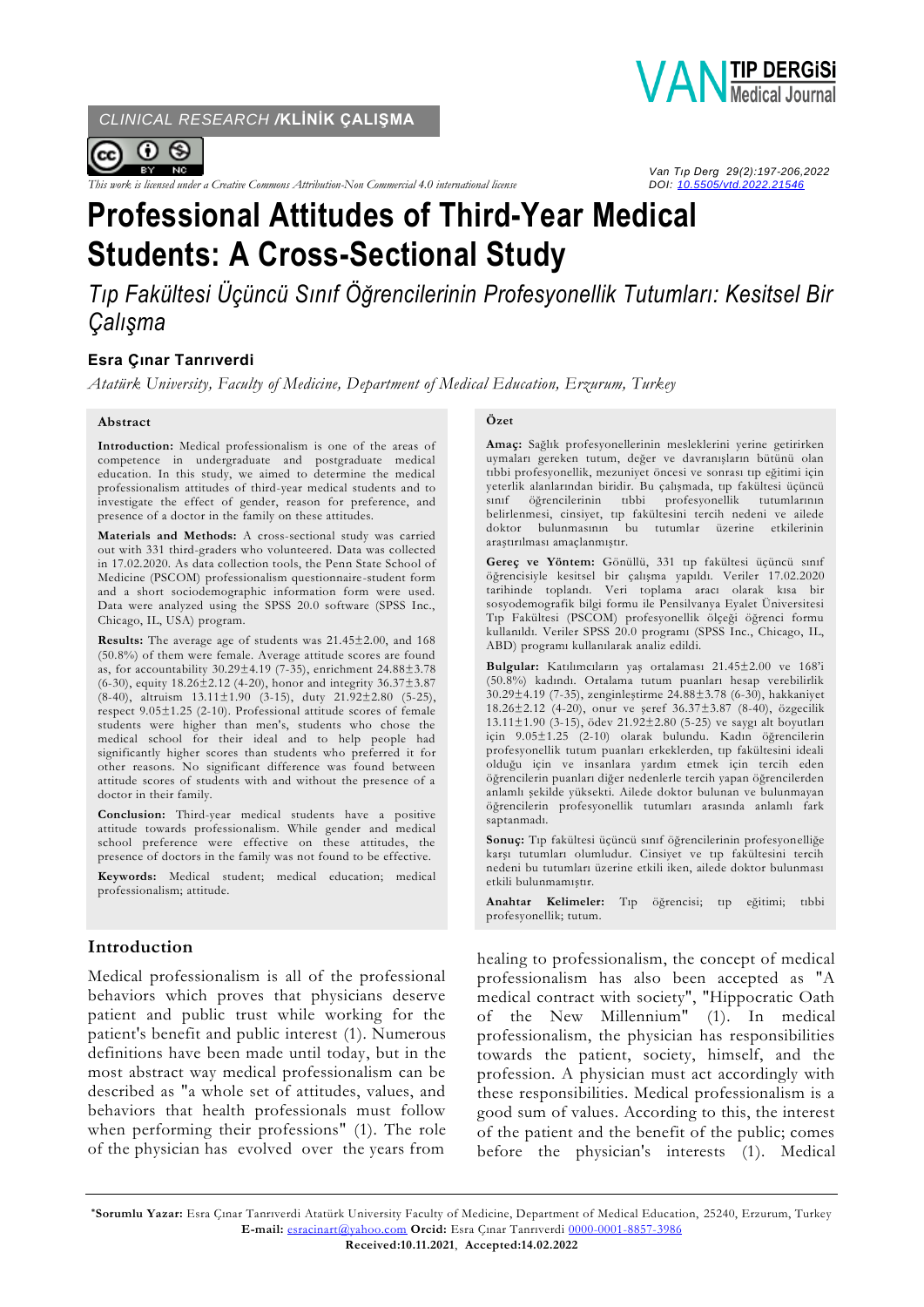professionalism is an area of proficiency for both pre-graduation and post-graduation medical education and a requirement for accreditation boards (1, 2). Many health organizations such as the American Board of Internal Medicine (ABIM), General Medical Council (GMC) and American Association of Medical Colleges (AAMC) have accepted the importance of professionalism and defined the basic elements of professionalism (1, 3, 4). In our country, the National Medical Education Accreditation Board has determined professionalism as one of the basic physician roles (5). Although it's a topic that has been frequently discussed in medical education lately, there are shortcomings in a common understanding of medical professionalism for some reasons such as having more than one definition and meaning and being influenced by different cultures (6). To teach and evaluate professionalism through an appropriate curriculum, its components must be clearly defined (7). Medical professionalism is an inclusive concept that incorporates a common set of behaviors and attitudes. These behaviors and attitudes are the values and features like "medical knowledge, excellence, good intentions, abuse of power and duty, non-discrimination, keeping the interests of the patient and society above their interests, acting ethically, not ripping off, dedication, respect, trust, honesty, compassion, honor, accountability, knowing their limits, respecting patient rights and protecting the rights of patients, being moral, being sensitive, being humble, responsibility, virtue, leadership". Basic human values such as keeping patient interests ahead of their own, devotion to high ethical standards, excellence, the responsibility of physicians for the behavior of themselves and their colleagues, respond to social needs and behaviors that reflect a contract for community service, lifelong learning, sacrifice, empathy are also among them (1, 6). The American Board of Internal Medicine has defined six components for professionalism, which are "1) sacrifice 2) responsibility 3) excellence 4) duty 5) honor and honesty and 6) respect" (8). Studies show that professionalism significantly affects patient care and safety (9, 10). Inappropriate, unprofessional behavior threatens the health and safety of patients. This situation makes professionalism a competence area for medical students who are doctors of the future (11). It is recommended to teach, evaluate and monitor medical professionalism in the undergraduate, and postgraduate period (12). Professionalism is also included among the competencies of medical school graduates in the National Core Education

Program before graduation in our country (13). "Professionalism" is defined among the graduate qualifications at the Atatürk University, Faculty of Medicine (14). As the faculty, our goal for our students is to be aware of professional identity and obligations, communication, professionalism and to graduate as adequate and competent physicians. Professionalism is the foundation of trust in patient-physician relations; however, evidence focusing on the professional attitudes of medical students is limited. Since professionalism is a field of competence, the effectiveness of the program applied and how much targets can be achieved should be evaluated regularly. Since the concept of professionalism is influenced by many factors, it is complex and difficult to evaluate. Various methods such as standardized-simulated patient interviews, role-play practices, portfolio, self-evaluation (questionnaires and attitude scales), positive and negative case studies, reflections, report writing, 360° evaluation, per-patient observation in the clinic can be used in evaluation (15, 16). Although studies on the professionalism of medical students have increased in recent years, these studies appear to focus more on the perceptions and thoughts of students (17, 18). A measurement tool with proven validity and reliability allows evaluating students' attitudes towards professionalism, to investigate the effects of time and various other factors on these attitudes, evaluating the effectiveness of the training program (7). In our institution, a study in which the professional attitudes of medical students are evaluated with the scale of professionalism of Pennsylvania State University School of Medicine (PSCOM) was not done before. In this study, it is aimed to determine the professional attitudes of third-year students of the medical school, and investigate the effects of gender, the reason for choosing a medical school, and the effects of having a doctor in the family on these attitudes.

# **Materials and Methods**

**Ethical approval:** Ethical permissions were taken from the Atatürk University Clinical Research Ethical Committee (IRB No:08/32, Date: 26.12.2019) The study was carried out by following the rules of the Helsinki Declaration. **Study setting and population:** A cross-sectional study was carried out with the third-year students of Atatürk University Faculty of Medicine. Participation in the study was provided voluntarily. Data was collected in 17.02.2020 in the medical professionalism practical course.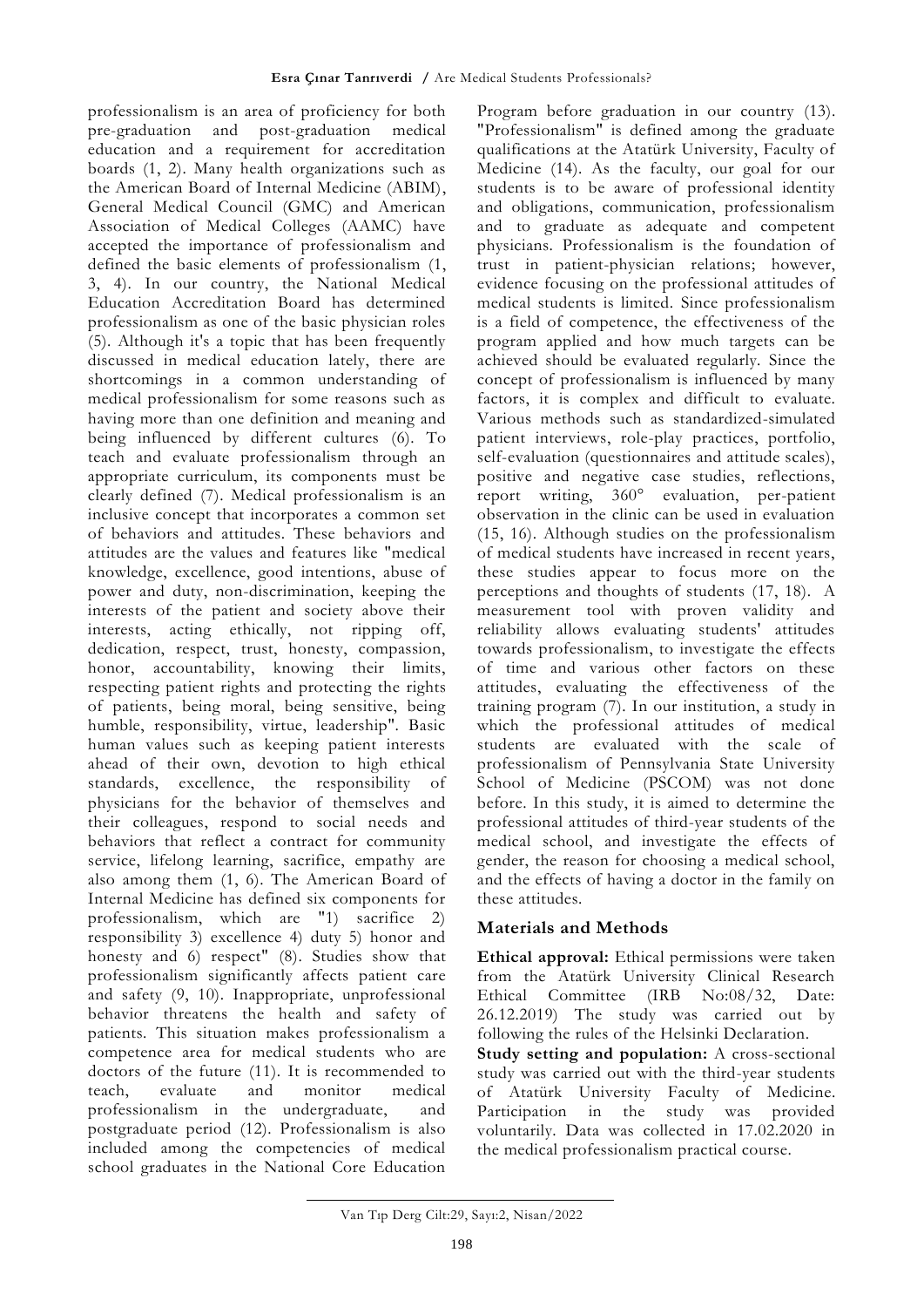| Scale subdimensions | Sample items                                                                              |
|---------------------|-------------------------------------------------------------------------------------------|
| Accountability      | Knows their limitations.                                                                  |
| Enrichment          | Supports the well-being and development of younger team<br>members than himself/herself.  |
| Equity              | Adopts equal and fair standards inpatient care.                                           |
| Honor and integrity | Do not accept violations of the personal and professional<br>code of conduct.             |
| Altruism            | Shows compassion.                                                                         |
| Duty                | Respects patient autonomy and helps them make<br>decisions while being informed.          |
| Respect             | Avoids offensive rhetoric that leads to unkind comments<br>and unfair criticism of others |

| <b>Table 1:</b> PSCOM Sample items for subdimensions of professionalism attitude scale |  |  |  |
|----------------------------------------------------------------------------------------|--|--|--|
|----------------------------------------------------------------------------------------|--|--|--|

**Table 2:** PSCOM professionalism scale subdimensions and features

| Scale subdimensions | Number of items | Cronbach alfa | Min-max score |
|---------------------|-----------------|---------------|---------------|
| Accountability      |                 | 0.86          | $7 - 35$      |
| Enrichment          | O               | 0.82          | $6 - 30$      |
| Equity              |                 | 0.85          | $4 - 20$      |
| Honor and integrity | 8               | 0.86          | $8 - 40$      |
| Altruism            | 3               | 0.78          | $3 - 15$      |
| Duty                | 5               | 0.78          | $5 - 25$      |
| Respect             |                 | 0.68          | $2 - 10$      |

**Table 3:** Sociodemographic characteristics of students

| Variable                    |                           | Count $(n)$ | Percent $(\%$ |
|-----------------------------|---------------------------|-------------|---------------|
| Gender                      | Male                      | 163         | 49.24         |
| $(n=331)$                   | Female                    | 168         | 50.76         |
| Reason for preference       |                           |             |               |
| $(n=331)$                   | Ideal                     | 168         | 50.77         |
|                             | The desire to help people | 66          | 19.94         |
|                             | Influenced by doctors     |             | 2.11          |
|                             | Dignity                   | 31          | 9.37          |
|                             | Economic reasons          | 18          | 5.44          |
|                             | Family referral           | 37          | 11.17         |
|                             | Teacher referral          | 4           | 1.20          |
| Presence of a doctor in the | There is                  | 132         | 39.87         |
| family $(n=331)$            | None                      | 199         | 60.13         |

After students who attended the course were informed about the study and its purpose, they were invited to participate. Students who volunteered after the course participated in the study. Informed consent of the students was obtained. Answering the survey took about 15 minutes.

**Study size:** The sample was not used in the study as it was aimed to reach all of the students. 380 third-year students who participated in a professional hands-on course were invited to participate in the survey. 45 of the students did not participate in the study. Four people were not assessed because they left the survey incomplete. As a result, the complete data of 331 volunteer students were evaluated. 87% of the universe has been reached.

**Data collection tools:** A questionnaire that includes two parts was used to collect the data. In the form those parts are, 1) sociodemographic characteristics, 2) Pennsylvania State University Faculty of Medicine Professionalism Scale-Student Form (PSCOM-SF).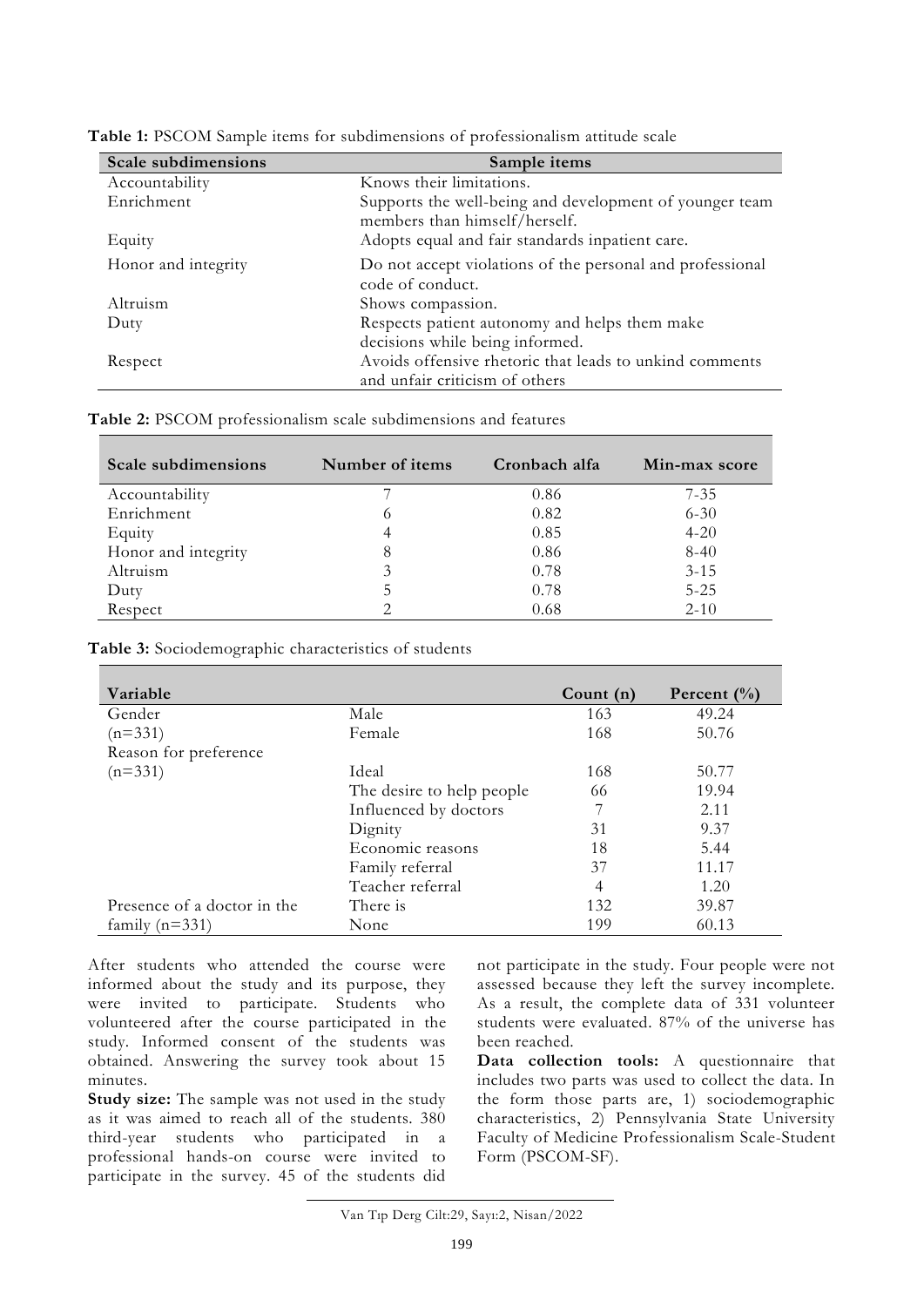**Sociodemographic characteristics:** A short demographic information form (age, gender, the reason for choosing the medical school, and presence of doctors in the family (mother, father, siblings, and close relative) were asked.

**Pennsylvania State University Medical School professionalism scale student form (PSCOM-**SF): It is a scale developed by PSCOM to assess the professional attitudes of medical students (19). The adaptation of the scale to Turkish, validity and reliability studies were carried out by Demirören et al. (2015) (20). There are 36 items, and 7 subdivisions on the scale that reflect the professionalism elements of ABIM. Scale is answered and rated according to the 5-point Likert system (never-1 point, ..... largely-5 points). There are no items scored in reverse on the scale. The points for each subdivision are collected in itself and the total points of that subdivision are obtained. The higher the score in each

**Table 4:** Professional attitude scores of participants

subdivision, the more positive the professional attitudes are considered. Total points are obtained by collecting the points of all dimensions. Sample items for scale subdivisions are shown in Table 1. It has been reported that the scale can be used to determine the professional attitudes of medical students, to monitor their change over time, to<br>detect attitude changes before and after detect attitude changes before and after educational interventions, to evaluate and improve the educational program (20). Cronbach alpha levels of the scale range from 0.68-0.86. Scale subdivisions, item counts, internal consistency, and scores from each subdivision are shown in Table 2. The lowest reliability coefficient (0.51) at the original scale was achieved for respect subdivision. However it is noted that the factor load is also the lowest due to the low number of items of this dimension, so items can be added to the respect subdivision.

| Scale               |                   |                |                 |              |
|---------------------|-------------------|----------------|-----------------|--------------|
| subdimensions       | Mean $\pm$ SD     | Med (min-max)  | Number of items | <b>Score</b> |
| Accountability      | $30.29 \pm 4.19$  | $31.00(13-35)$ |                 | $7 - 35$     |
| Enrichment          | 24.88 $\pm$ 3.78  | $25.00(14-30)$ | 6               | $6 - 30$     |
| Equity              | $18.26 \pm 2.16$  | $19.00(11-20)$ | 4               | $4 - 20$     |
| Honor and integrity | $36.37 \pm 3.87$  | 38.00 (17-40)  | 8               | $8-40$       |
| Altruism            | $13.11 \pm 1.90$  | $14.00(6-15)$  | 3               | $3 - 15$     |
| Duty                | $21.92 \pm 2.81$  | $22.00(10-25)$ | 6               | $6 - 30$     |
| Respect             | $9.05 \pm 1.26$   | $10.00(3-10)$  | 2               | $2 - 10$     |
| Total               | $163.88 \pm 9.97$ | 159 (74-175)   | 36              | $36 - 180$   |

SD standard deviation





Van Tıp Derg Cilt:29, Sayı:2, Nisan/2022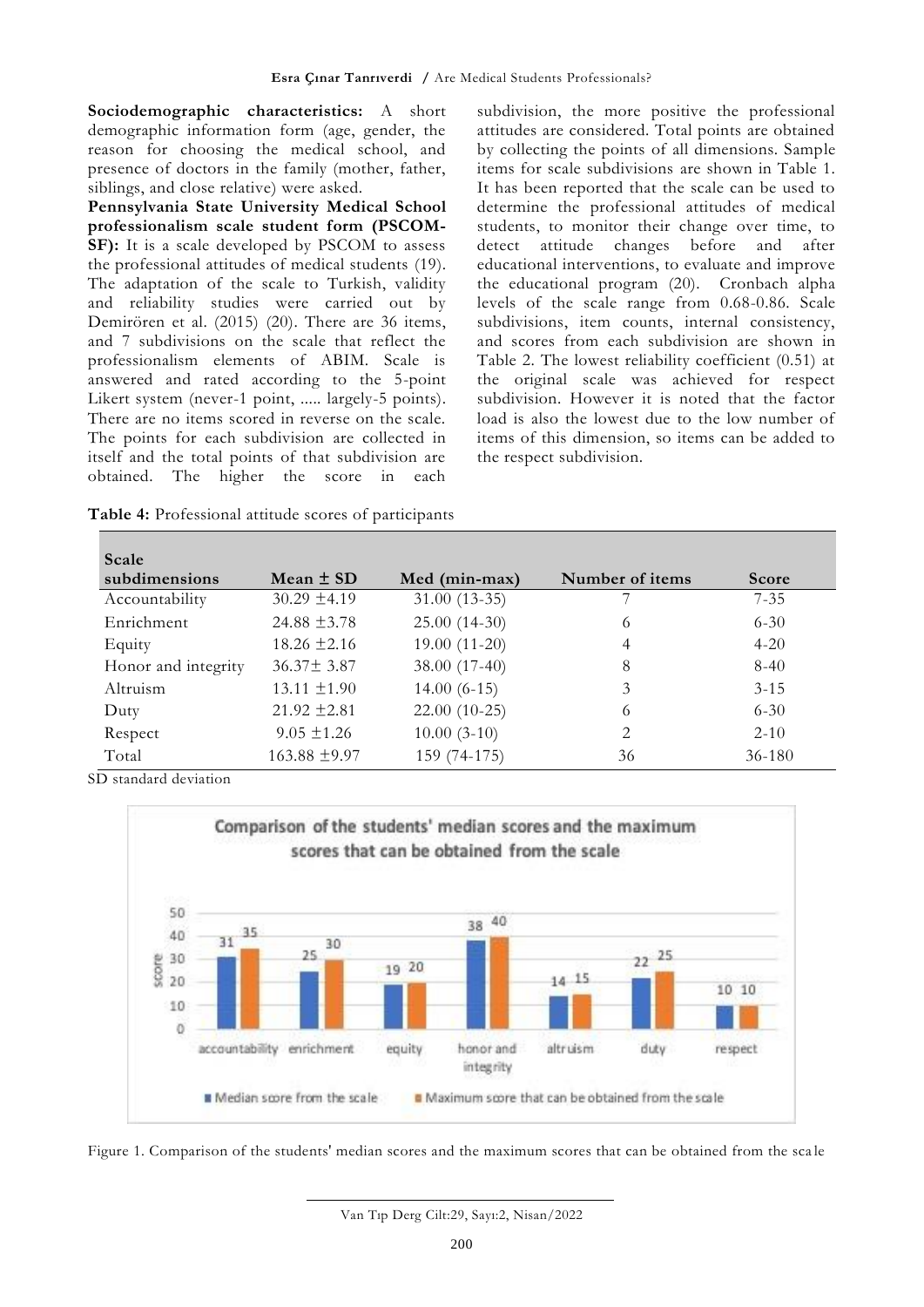The reliability level of the respect sub-dimension was found to be low in the Turkish version of the scale (0.46), and it was emphasized that the items belonging to this sub-dimension should be approached carefully. In our study, the internal consistency of respect subdivision substances was found 0.68 (Table 2).

**Statistical analysis:** Data were analyzed using the SPSS 20.0 software (SPSS Inc., Chicago, IL, USA) program. Data presented as average, standard deviation, median, minimum, maximum, percentage, and number. The suitability of the data to the normal distribution was checked by the Kolmogorov Smirnov test. Man-Whitney U test was used in comparisons of data that did not meet normal distribution. Test reliability was estimated

using Cronbach  $\alpha$ . A p-value of <0.05 was considered statistically significant.

### **Results**

**Participants** s**ociodemographic characteristics:** The mean age of the participants was 21.45±2.00, and 168 (50.8%) were female. 50.8% of the students preferred medical school since it was their ideal, 19.9% preferred to help people. 60% of the students didn't have a doctor in their family. Sociodemographic characteristics that belong to the students are presented in Table 3. Students' scores from each subdivision of the scale were shown in Table 4, Figure 1. Mean scores of female students were significantly higher than male students for all subdimensions ( $p<0.05$ , Table5, Figure 2).

|  |  |  | <b>Table 5:</b> Attitude scores by gender |  |  |  |
|--|--|--|-------------------------------------------|--|--|--|
|--|--|--|-------------------------------------------|--|--|--|

| <b>Scale subdimensions</b> | Gender | $\mathbf n$ | Mean <sup>+</sup> SD | Med (min-max) | $\mathbf{p}$ |
|----------------------------|--------|-------------|----------------------|---------------|--------------|
| Accountability             | Male   | 163         | 29.51±4.47           | $30(13-35)$   | 0.001        |
|                            | Female | 168         | $31.05 \pm 3.75$     | $32(14-35)$   |              |
| Enrichment                 | Male   | 163         | 23.99±4.07           | $24(14-30)$   | 0.001        |
|                            | Female | 168         | $25.74 \pm 3.25$     | $26(15-30)$   |              |
| Equity                     | Male   | 163         | $17.77 \pm 2.48$     | $18(11-20)$   | 0.001        |
|                            | Female | 168         | $18.73 \pm 1.66$     | $20(13-20)$   |              |
| Honor and integrity        | Male   | 163         | 35.66±4.17           | $37(17-40)$   | 0.001        |
|                            | Female | 168         | $37.05 \pm 0.43$     | $38(21-40)$   |              |
| Altruism                   | Male   | 163         | $12.69 \pm 2.14$     | $13(6-15)$    | 0.001        |
|                            | Female | 168         | $13.53 \pm 1.52$     | $14(9-15)$    |              |
| Duty                       | Male   | 163         | $21.29 \pm 3.03$     | $22(10-25)$   | 0.001        |
|                            | Female | 168         | $22.53 \pm 2.42$     | $23(13-25)$   |              |
| Respect                    | Male   | 163         | $8.75 \pm 1.42$      | $9(3-10)$     | 0.001        |
|                            | Female | 168         | $9.33 \pm 1.42$      | $10(5-10)$    |              |





Figure 2. Comparison of the students' attitude scores according to the gender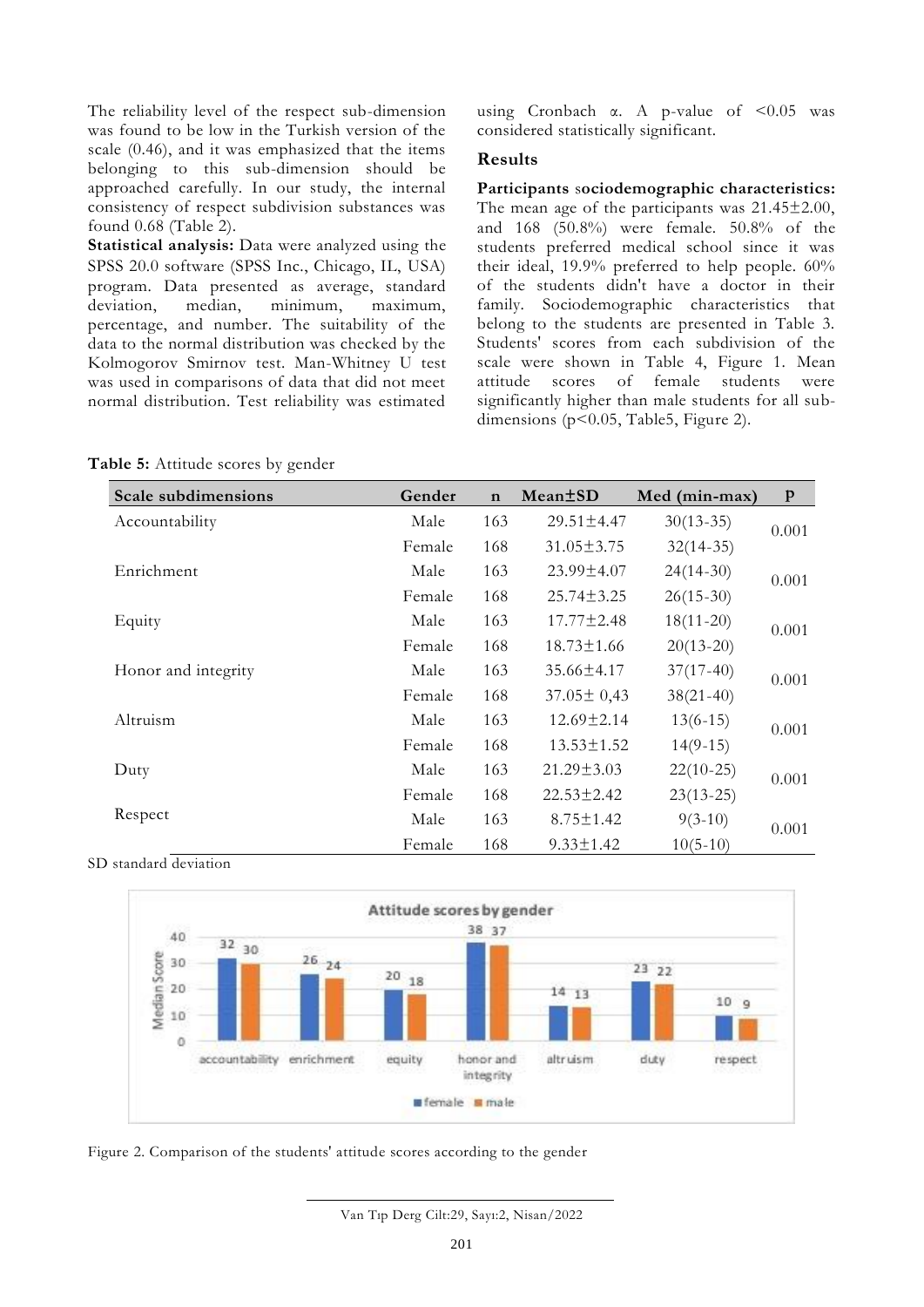#### **Esra Çınar Tanrıverdi /** Are Medical Students Professionals?

| Scale<br>subdimensions | <b>Reasons for preference</b>  | $\mathbf n$ | Mean ±SD                         | Med(min-max)              | p     |
|------------------------|--------------------------------|-------------|----------------------------------|---------------------------|-------|
| Accountability         | Ideal/ to help people          | 234         | $30.82 \pm 3.695$                | $32(14-35)$               |       |
|                        | Other                          | 97          | $29.03 \pm 4.997$                | $29(13-35)$               | 0.027 |
| Enrichment             | Ideal/ to help people          | 234         | $25.4 \pm 3.414$                 | $26(14-30)$               | 0.001 |
|                        | Other                          | 97          | $23.62 \pm 4.312$                | $24(14-30)$               |       |
| Equity                 | Ideal/ to help people          | 234         | $18.51 \pm 1.915$                | $19(12-20)$               | 0.001 |
|                        | Other                          | 97          | $17.64 \pm 2.571$                | $18(11-20)$               |       |
| Honor and integrity    | Ideal/ to help people          | 234         | $36.9 \pm 3.218$                 | $38(22-40)$               | 0.001 |
| Altruism               | Other<br>Ideal/ to help people | 97<br>234   | 35.09±4.914<br>$13.38 \pm 1.656$ | $37(17-40)$<br>$14(7-15)$ |       |
|                        | Other                          | 97          | $12.47 \pm 2.273$                | $13(6-15)$                | 0.001 |
| Duty                   | Ideal/ to help people          | 234         | $22.33 \pm 2.402$                | $23(14-25)$               | 0.001 |
|                        | Other                          | 97          | $20.92 \pm 3.415$                | $21(10-25)$               |       |
| Respect                | Ideal/ to help people          | 234         | $9.26 \pm 1.037$                 | $10(5-10)$                | 0.001 |
|                        | Other                          | 97          | $8.54 \pm 1.562$                 | $9(3-10)$                 |       |

**Table 6:** Attitude scores based on reasons for preference

SD standard deviation



Figure 3. Comparison of the students' attitude scores to the reason according for preference

To assess the effect of reasons for preference on professional attitudes, students were divided into two groups as those who chose the medical school to help people because it was their ideal and those who chose for other reasons. 70.7% of the students who participated in our study (n= 234) preferred medical school because it was their ideal and to help people. The professional attitude scores of the students in this group were found to be significantly higher than those who preferred for other reasons for all sub-dimensions ( $p$ <0.05, Table 6, Figure 3). There was no statistically significant difference between attitude scores of students with and without the presence of doctors in their families (Table 7, Figure 4).

# **Discussions**

In this study, which investigated the professional attitudes of third-year students of medical school, it was observed that the attitudes of the students towards professionalism were positive, their average scores were good and close to the highest scores that could be obtained for all subdimensions. Studies which are evaluating medical students with PSCOM-SF are very limited in the national literature (20, 21). In our study, the professionalism attitude scores of the students were found to be higher than the scores which obtained in studies conducted in our country (20, 21) and in a study with preclinical students made in Pakistan (17). In this difference, it is thought that professionalism may have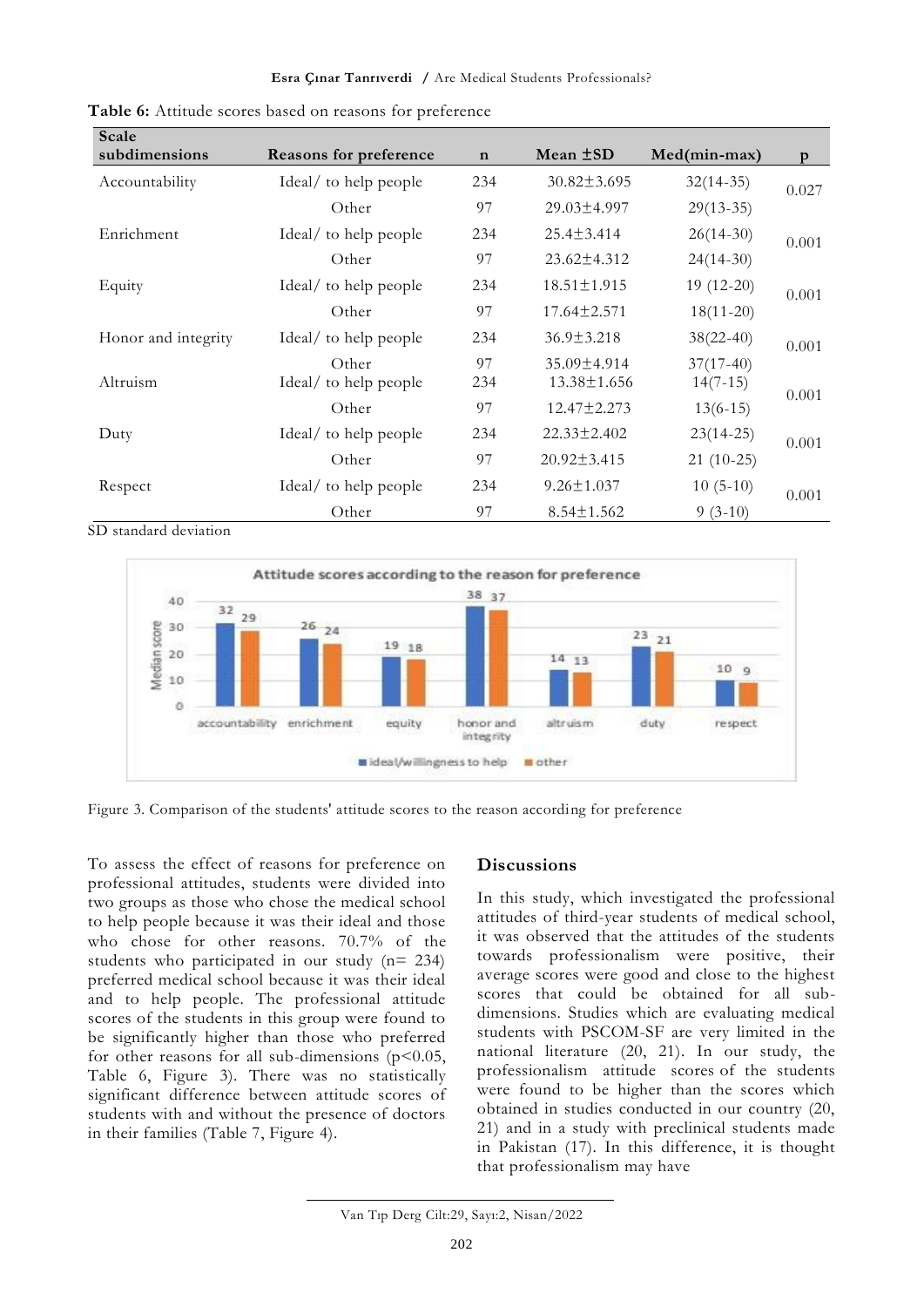| Scale                                                           | Presence of a<br>doctor in the |             |                  |               |       |
|-----------------------------------------------------------------|--------------------------------|-------------|------------------|---------------|-------|
| subdimensions                                                   | family                         | $\mathbf n$ | Mean $\pm SD$    | Med (min-max) | p     |
| Accountability                                                  | There is                       | 234         | $30.39 \pm 4.04$ | $31(13-35)$   | 0.879 |
|                                                                 | None                           | 97          | $30.21 \pm 4.31$ | $31(14-35)$   |       |
| Enrichment                                                      | There is                       | 234         | $24.71 \pm 3.64$ | $24(14-30)$   | 0.260 |
|                                                                 | None                           | 97          | $25.02 \pm 3.89$ | $26(14-30)$   |       |
| Equity                                                          | There is                       | 234         | $18.03 \pm 2.28$ | $19(11-20)$   | 0.095 |
|                                                                 | None                           | 97          | $18.44 \pm 2.03$ | $19(12-20)$   |       |
| Honor and                                                       |                                |             |                  |               |       |
| integrity                                                       | There is                       | 234         | $36.01 \pm 4.06$ | $37(22-40)$   | 0.161 |
|                                                                 | None                           | 97          | $36.67 \pm 3.69$ | $38(17-40)$   |       |
| Altruism                                                        | There is                       | 234         | 12.90±1.97       | $13(6-15)$    |       |
|                                                                 | None                           | 97          | $13.29 \pm 1.82$ | $14(6-15)$    | 0.066 |
| Duty                                                            | There is                       | 234         | $21.68 \pm 2.82$ | $22(10-25)$   | 0.098 |
|                                                                 | None                           | 97          | $22.12 \pm 2.78$ | $23(10-25)$   |       |
| Respect                                                         | There is                       | 234         | $9.07 \pm 1.153$ | $10(5-10)$    | 0.792 |
| $\mathbf{a}$ and $\mathbf{a}$ and $\mathbf{a}$ and $\mathbf{a}$ | None                           | 97          | $9.03 \pm 1.33$  | $10(3-10)$    |       |

**Table 7:** Attitude scores based on presence of a doctor in the family

SD standard deviation





been influenced by many personal and environmental factors such as social environment, past experiences, culture (19, 22). In our study, female students had significantly higher attitude scores than men for all sub-dimensions. In a study made with medical students in Slovenia (23) and also in the studies of Şenol (21) and Demirören (20) in our country, professionalism attitude scores of female students were found to be higher than men. In various studies, it has been reported that traits such as communication and empathy

are higher in women than in men, which may be related to women's gender characteristics (24). More than two-thirds (70.7%) of the students who attended the survey emphasized that they preferred medical school because it was their dream profession and they wanted to help people. This is very valuable in terms of showing that students make conscious choices willingly. Because the medical profession, which is shown at the top of professional professions, requires complete belonging and dedication. Due to the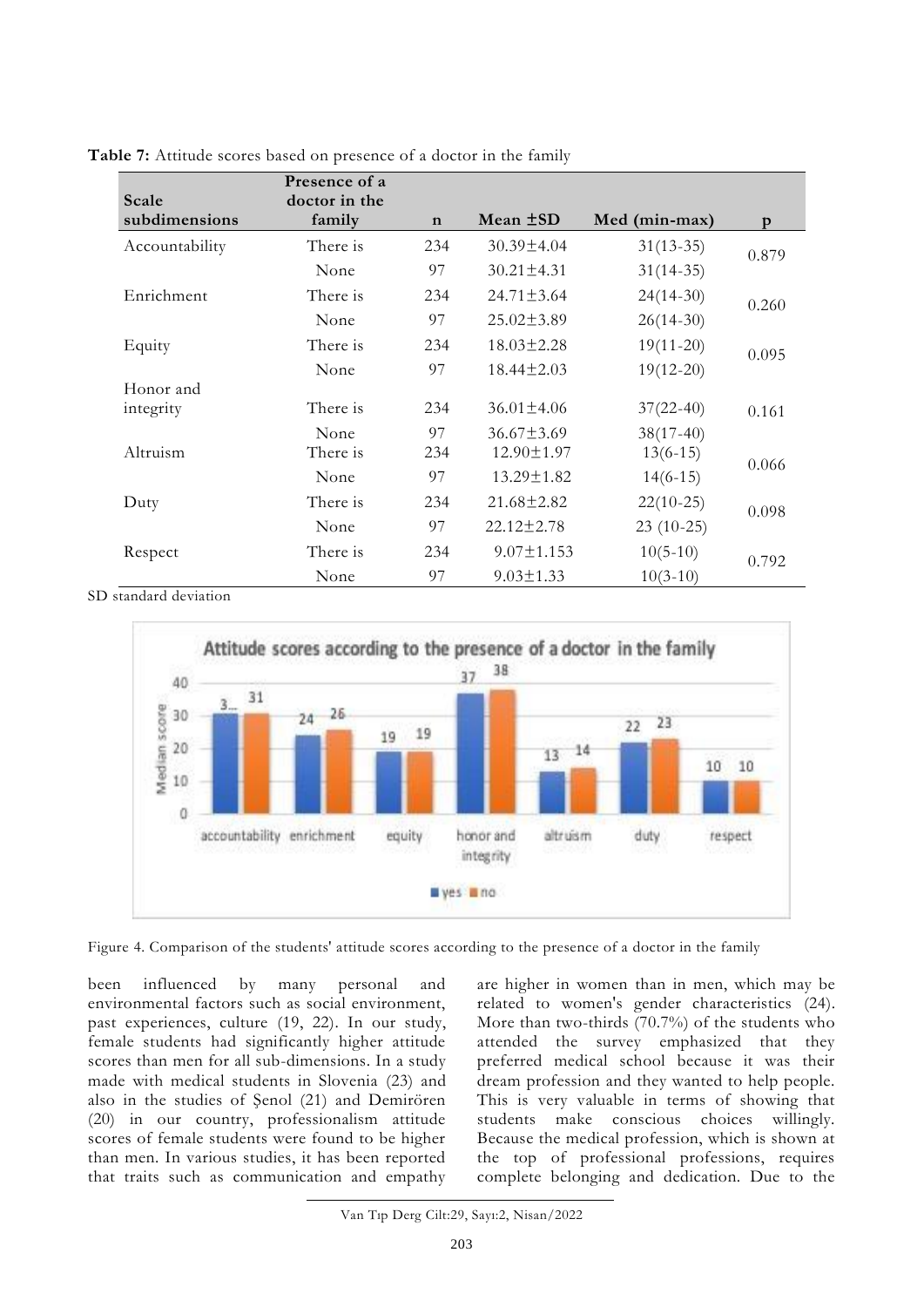responsibilities such as long and challenging training process, intensive curriculum, lifelong learning, continuous professional development, continuous updating of knowledge and skills; it is not easy to sustain the medical profession for life without the individual's own will and/or ideal. However, those who prefer medicine with ideals and a sense of helping people will be able to take more professional attitude in the profession. In our study, the professionalism attitude scores of students who preferred medical school because it was their ideal and to help people were found to be significantly higher than those who preferred it for other reasons such as guidance from parents and teachers, economic return, dignity, etc. These results suggest that the development of professional attitudes extends to the medical school preference process and that the reason for preference has a significant precursor effect on professionalism attitudes. Respecting patients in the patient-physician relationship is such an important professional element. Patients should be informed before making their own autonomous decisions, but the patient's decision must be respected. In our research, it was found that there was a student who scored three while the lowest score from the respect subdivision of the scale was two. Attention should be paid to these students with such negative attitudes, more effort should be made for developing a positive attitude and they need to be followed. Studies show that disciplinary punishments taken during student years can foresee unprofessional attitudes in the years of medicine (25). Professionalism is a whole of values which develop over time. Although each student has some attitudes arising from previous experiences, the teaching of professionalism in medical education should be started at the earliest stage and should be continuously monitored and evaluated both before and after graduation in medical education. This study is the first to evaluate the professional attitudes of students at Atatürk University Faculty of Medicine using PSCOM-SF. The results give an idea of where we are about achieving our professionalism goals. Indeed, these results can be a guide in the preparation and evaluation of the training program for professionalism.

**Limitations:** The first and most important limitation of the study is the collection of data in a single institution. This situation restricts the generalizability of the results. The scale used in the study is an attitude scale and although there is a relationship between attitudes and behaviors, it may not always be consistent. Therefore, a single assessment of students' attitudes towards

professionalism will not confirm that these attitudes will turn into behaviors in the future. Finally, clinical term students were not included in the study, and the effects of education and time on attitudes were not evaluated. The strength of our study is that the professional attitudes of students in our institution have not been evaluated with PSCOM-SF before and provide data on how far we have achieved our goal of medical professionalism.

## **Conclusion**

The results of the study show that medical students have a good level of professional attitudes and it shows that gender and reason for medical school preference has a significant precursor effect on the professional attitudes. Professionalism attitude scores of female students were higher than men's, students who chose the medical school because it was their ideal and to help people had significantly higher scores than students who preferred it for other reasons. No significant difference was found between attitude scores of students with and without the presence of a doctor in their family. Given that medical professionalism is an area of proficiency, more extensive research is needed, including regular monitoring of students and comparing the effects of time and educational models.

**Ethical Approval:** Ethical permissions were taken from the Atatürk University Clinical Research Ethical Committee. (IRB No:08/32, Date: 26.12.2019)

**Informed Consent:** Students were informed about the purpose and scope of the study and their consent was obtained.

**Conflict of Interest:** There is no conflict of interest.

**Funding:** No financial support has been received for the study.

**Author Contribution:** The planning, data collection, analysis and writing stages of the study were carried out by ECT.

**Acknowledgement:** I would like to thank Assist. Prof. Dr. Kamber Kasali for her help in the statistical analysis of the data and the medical students who participated in the study.

# **References**

1. Blank L, Kimball H, McDonald W, Merino J. Medical professionalism in the new millennium: a physician charter 15 months later. American College of Physicians 2003; 138(10):839-41.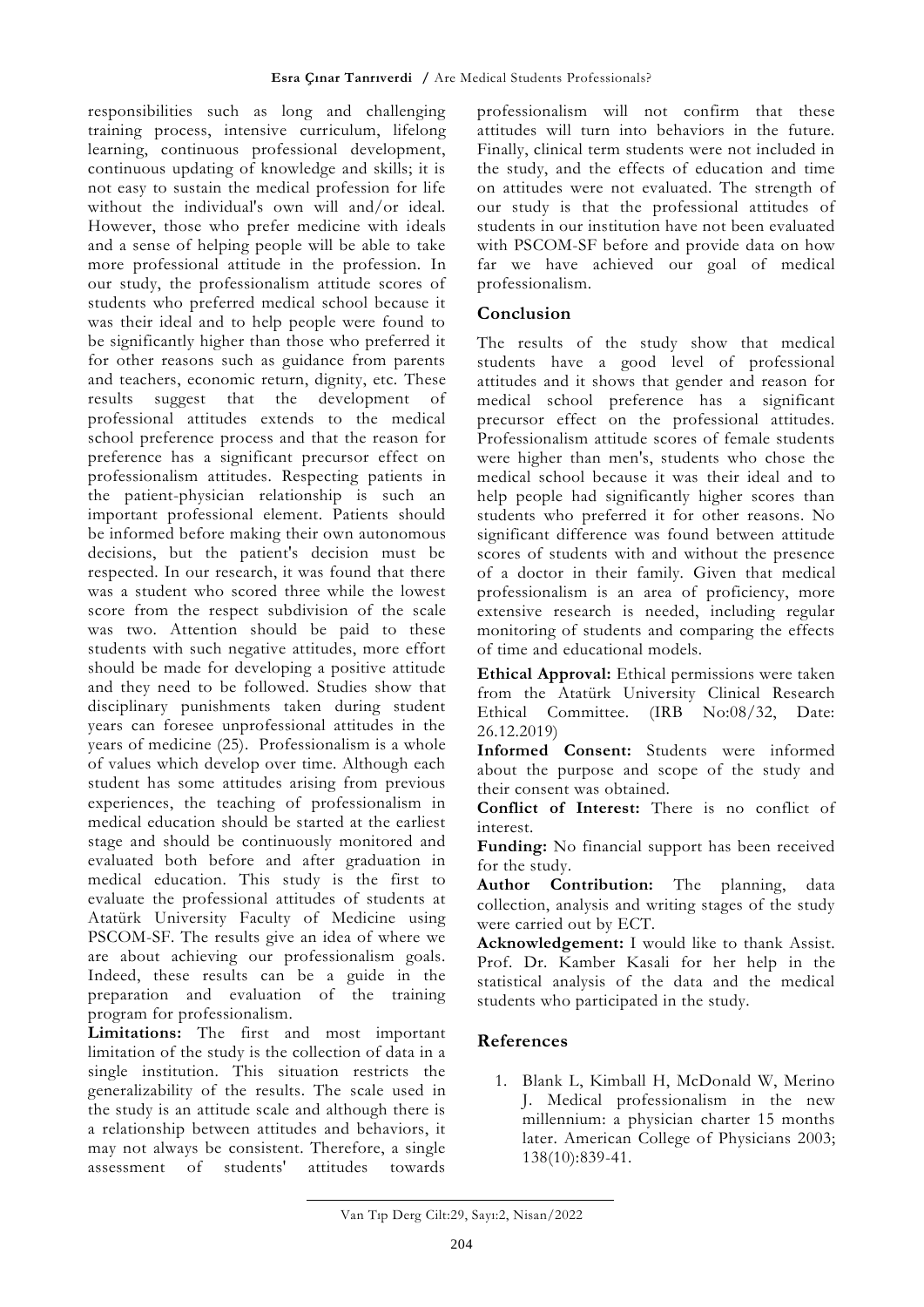- 2. Frank JR, Snell L, Sherbino J, editors. CanMEDS 2015 Physician Competency Framework. Ottawa: Royal College of Physicians and Surgeons of Canada 2015 ..
- 3. Good Medical Practice: General Medical Council London 2013. Avaliable from: www.gmc-uk.org/guidance.
- 4. Accessed:01.11.2021Cruess RL, Cruess SR. Teaching professionalism: general principles. Med Teach 2006;28(3):205-208.
- 5. Ulusal Tıp Eğitimi Akreditasyon Kurulu (UTEAK). Özdeğerlendirme raporu hazırlama kılavuzu 2018.
- 6. Swick HM. Toward a Normative Definition of Medical Professionalism. Acad Med 2000; 75(6):612-616.
- 7. Tsai T-C, Lin C-H, Harasym PH, Violato C. Students' perception on medical professionalism: the psychometric perspective. Med Teach 2007;29(2-3):128- 134.
- 8. American Board of Internal Medicine, Charter EAP. Project of the ABIM Foundation. ACP-ASIM Foundation, and European Federation of Internal Medicine: ABIM Foundation, ACP-ASIM Foundation, and European Federation of Internal Medicine 2002.
- 9. Di Blasi Z, Harkness E, Ernst E, Georgiou A, Kleijnen J. Influence of context effects on health outcomes: a systematic review. The Lancet 2001;357(9258):757-762.
- 10. Levey NN. Medical professionalism and the future of public trust in physicians. JAMA 2015;313(18):1827-1828.
- 11. Papadakis MA, Paauw DS, Hafferty FW, Shapiro J, Byyny RL, Tank Aoahmst. Perspective: the education community must develop best practices informed by evidence-based research to remediate lapses of professionalism. Acad Med 2012;87(12):1694-1698.
- 12. Šter MP, Selič P. Assessing empathic attitudes in medical students: the revalidation of the jefferson scale of empathystudent version report. Slov J of Pub Health 2015;54(4):282.
- 13. Mezuniyet Öncesi Tıp eğitimi Ulusal Çekirdek Eğitimi Programı (UÇEP) 2020. [Available from: [https://www.yok.gov.tr/Documents/Kuru](https://www.yok.gov.tr/Documents/Kurumsal/egitim_ogretim_dairesi/Ulusal-cekirdek-egitimi-programlari/mezuniyet-oncesi-tip-egitimi-cekirdek-egitimi-programi.pdf) [msal/egitim\\_ogretim\\_dairesi/Ulusal](https://www.yok.gov.tr/Documents/Kurumsal/egitim_ogretim_dairesi/Ulusal-cekirdek-egitimi-programlari/mezuniyet-oncesi-tip-egitimi-cekirdek-egitimi-programi.pdf)[cekirdek-egitimi-programlari/mezuniyet](https://www.yok.gov.tr/Documents/Kurumsal/egitim_ogretim_dairesi/Ulusal-cekirdek-egitimi-programlari/mezuniyet-oncesi-tip-egitimi-cekirdek-egitimi-programi.pdf)[oncesi-tip-egitimi-cekirdek-egitimi](https://www.yok.gov.tr/Documents/Kurumsal/egitim_ogretim_dairesi/Ulusal-cekirdek-egitimi-programlari/mezuniyet-oncesi-tip-egitimi-cekirdek-egitimi-programi.pdf)[programi.pdf.](https://www.yok.gov.tr/Documents/Kurumsal/egitim_ogretim_dairesi/Ulusal-cekirdek-egitimi-programlari/mezuniyet-oncesi-tip-egitimi-cekirdek-egitimi-programi.pdf) Accessed 01.11.2021.
- 14. Atatürk Üniversitesi Tıp Fakültesi Mezun Yeterlikleri. Available from: [https://atauni.edu.tr/yuklemeler/677acfb5](https://atauni.edu.tr/yuklemeler/677acfb5dfc2067d643f739cc2522d1f.pdf.Accessed) [dfc2067d643f739cc2522d1f.pdf.Accessed:](https://atauni.edu.tr/yuklemeler/677acfb5dfc2067d643f739cc2522d1f.pdf.Accessed) 01.11.2021.
- 15. Ülkü HH, Şenol Y. Mezuniyet Öncesi Tıp Eğitiminde Profesyonalizm ve İletişim Becerilerinin 360 Derece Değerlendirme Yöntemiyle Belirlenmesi. Tıp Eğitimi Dünyası 2017;16(49):28-38.
- 16. Dwyer T, Takahashi SG, Hynes MK, Herold J, Wasserstein D, Nousiainen M, et al. How to assess communication, professionalism, collaboration and the other intrinsic CanMEDS roles in orthopedic residents: use of an objective structured clinical examination (OSCE). Canadian Journal of Surgery 2014;57(4):230.
- 17. Akhund S, Shaikh ZA, Ali SA. Attitudes of Pakistani and Pakistani heritage medical students regarding professionalism at a medical college in Karachi, Pakistan. BMC research notes 2014;7(1):1-6.
- 18. Tran EM, Scott IU, Clark MA, Greenberg PB. Assessing and promoting the wellness of United States ophthalmology residents: a survey of program directors. J of Surg Educ 2018;75(1):95-103.
- 19. Blackall GF, Melnick SA, Shoop GH, George J, Lerner SM, Wilson PK, et al. Professionalism in medical education: the development and validation of a survey instrument to assess attitudes toward professionalism. Med Teach 2007;29(2- 3):58-62.
- 20. Demirören M, Öztuna D. Tıp Öğrencilerinin Profesyonelizme Yönelik Tutumlarının Değerlendirilmesi: Ölçek Uyarlama Çalışması. STED/Sürekli Tıp Eğitimi Dergisi 2015;24(3):89-98.
- 21. Şenol Y, Bozkurt S, Terzioğlu E. Standart Hasta ile Eğitimin Profesyonel Değerler Üzerine Etkisi. Journal of Istanbul Faculty of Medicine 2019;82(4):199-205.
- 22. Morrison J, Dowie A, Cotton P, Goldie J. A medical education view on sociological p erspectives on professionalism. Medical Education 2009;43(9):824-825.
- 23. Selic P, Cerne A, Klemenc-Ketis Z, Petek D, Svab I. Attitudes toward professionalism in medical students and its associations with personal characteristics and values: a national multicentre study from Slovenia raising the question of the need to rethink professionalism. Adv in Med Ed and Pract 2019;10:689-692